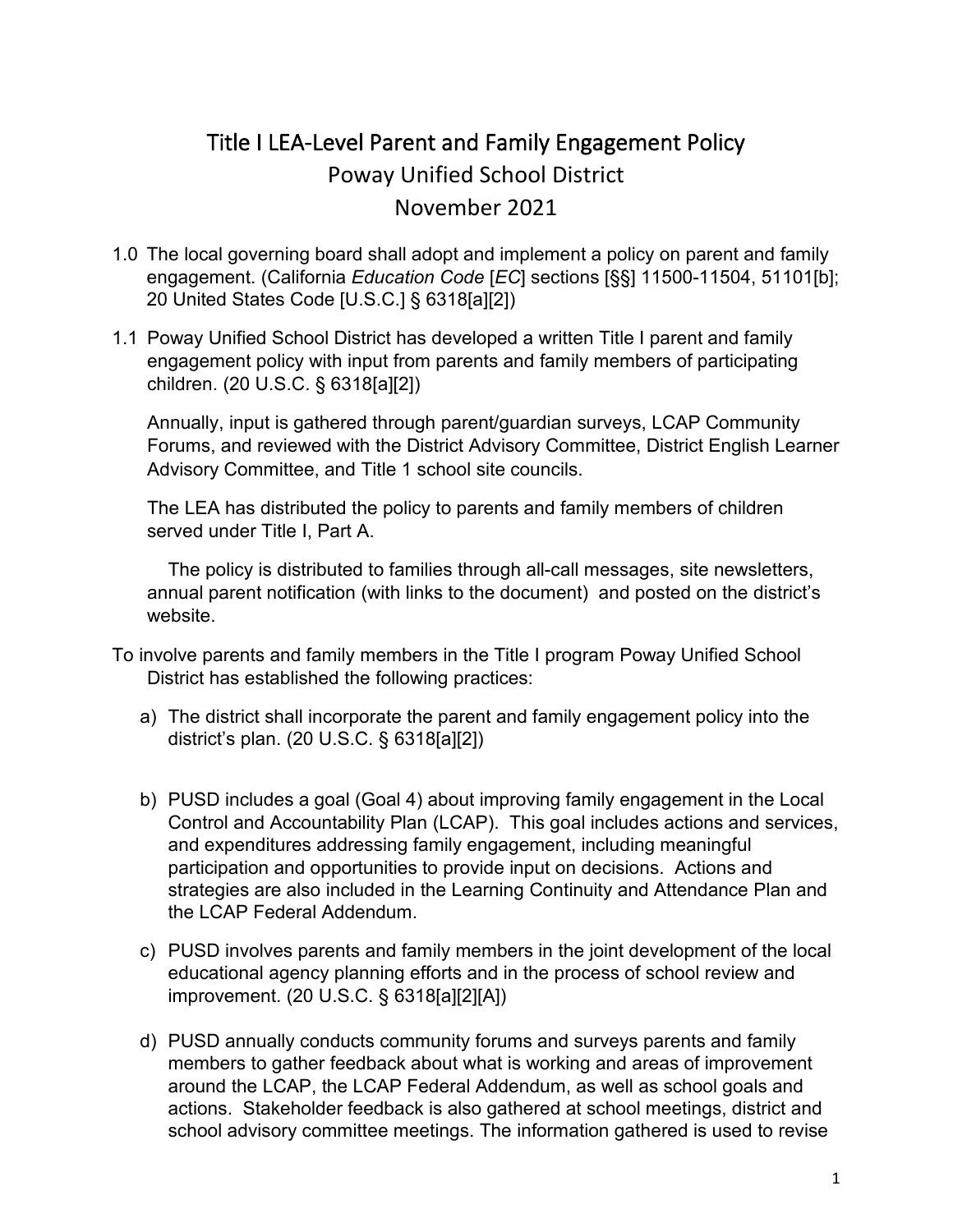the district's LCAP, the LCAP Federal Addendum, and the sites' School Plan for Student Achievement (SPSA).

e) PUSD provides coordination, technical assistance, and other support necessary to assist and build the capacity of all participating schools within the LEA in planning and implementing effective parent and family involvement activities to improve student academic achievement and school performance. (20 U.S.C. § 6318[a][2][B])

District staff work collaboratively with site administrators to plan and implement parent and family engagement activities two to three times per year. Site principals collaborate together to plan and coordinate activities and best practices. Activities may include Coffee with the Principal, Innovation and Technology nights, Literacy/Math nights, parent information nights and workshops and family events. Specific Parent engagement and outreach is taking place via Zoom and on campus when possible per CDPH during the COVID-19 Pandemic. With the convenience of Zoom, school sites may coordinate with each other to offer invitations for parents to participate in parent education nights between sites. Such parent education may include a Parent Night focus on PUSD's adaptive learning program iReady and Lexia.

Sites with a large percentage of families who speak Spanish are supported by bilingual Parent Liaisons. PUSD has established an online Parent Academy. Parents and guardians can access the Parent Academy through the PUSD website [\(https://www.powayusd.com/en-US/Parents/Parent-Academy\)](https://www.powayusd.com/en-US/Parents/Parent-Academy). Parent Academy is a "one-stop shop" where parents can learn about the numerous educational technology tools that teachers are using with students in their classrooms. These resources will make it easier for parents to understand how teachers engage students in meaningful ways in a virtual environment that highlights student collaboration.

Specific activities for each site are described in the school's parent and family engagement policy, school-parent compact, and are included in the School Plan for Student Achievement. Site principals monitor the parent and family engagement strategies and activities of each site. PUSD Parent Liaisons also support families with communication between the home and school.

- f) PUSD coordinates and integrates Title I, Part A parent and family engagement strategies, to the extent feasible and appropriate, with other relevant Federal, State, and local laws and programs. (20 U.S.C. § 6318[a][2][C]) Parent and family engagement activities for programs, including some State Preschool, English Learners and Special Education are coordinated with those offered through Title 1, Part A.
- g) PUSD conducts, with the meaningful involvement of parents and family members, an annual evaluation of the content and effectiveness of the parent and family engagement policy in improving the academic quality of the schools served, including identifying the following: (20 U.S.C. § 6318[a][2][D])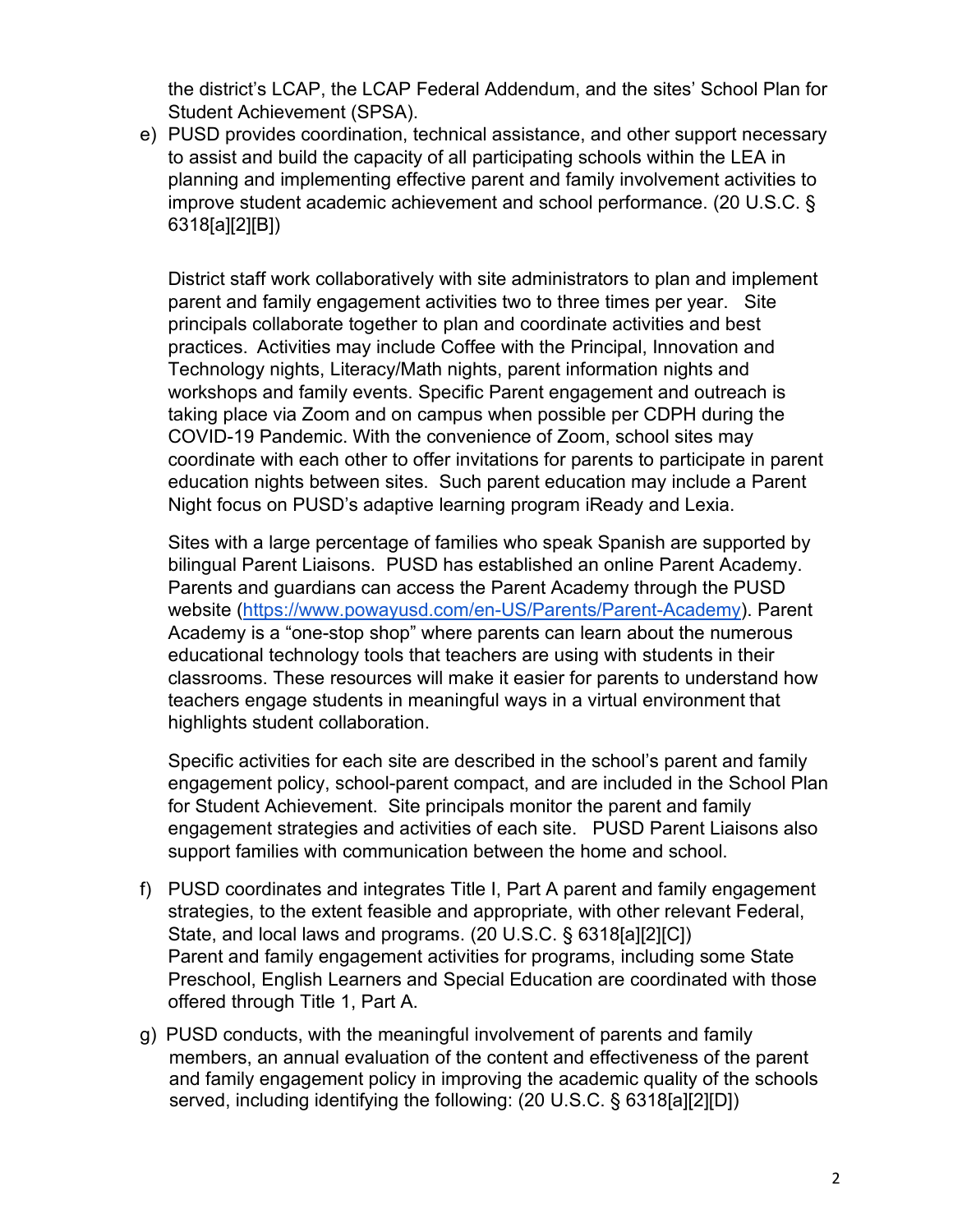i. Barriers to greater participation by parents in activities authorized by this section (with particular attention to parents who are economically disadvantaged, are disabled, have limited English proficiency, have limited literacy, or are of any racial or ethnic minority background). (20 U.S.C. § 6318[a][2][D][i])

PUSD annually gathers input and feedback from stakeholders through the LCAP community forums, LCAP parent surveys, as well as site and district advisory committees to evaluate the effectiveness of the parent and family engagement policy. Barriers are identified through this process and actions put into place to address the needs of families and ensuring information is provided in a language and format easily understood by families.

- ii. The needs of parents and family members so that they may assist with the learning of their children, including engaging with school personnel and teachers. (20 U.S.C. § 6318[a][2][D][ii]) Workshops are offered, and information is provided to families to support them with strategies to engage with the school. Strategies include questions to ask during parent conferences, how to contact their child's teacher, how to access student information online, and assistance with completing school forms.
- iii. Strategies to support successful school and family interactions. (20 U.S.C. § 6318[a][2][D][iii])

Annually, each school develops a site parent and family engagement policy and school-parent compact designed to meet the needs of their families. Schools host family information nights, such as Math or Literacy Nights, informal meetings with the principal, and other opportunities for families to engage with the staff. This year PUSD will be providing parent courses for our adaptive learning platform, iReady. Parents/guardians will learn how to navigate the platform as well as look at their students data to see student progress. The compact describes how families and school staff share the responsibility for improving student achievement and how the school and families will collaborate to assist students achieve the state academic standards.

h.) PUSD uses the findings of such evaluation in subparagraph (e) to design evidence-based strategies for more effective parental involvement, and to revise, if necessary, the parent and family engagement policy. (20 U.S.C. § 6318[a][2][E])

The results of the evaluation from the sites are used to design evidenced-based strategies to improve family engagement, and revise the parent and family engagement policy, as needed.

i.) PUSD involves parents in activities of schools served under Title I, Part A to adequately represent the needs of the population served by such agency for the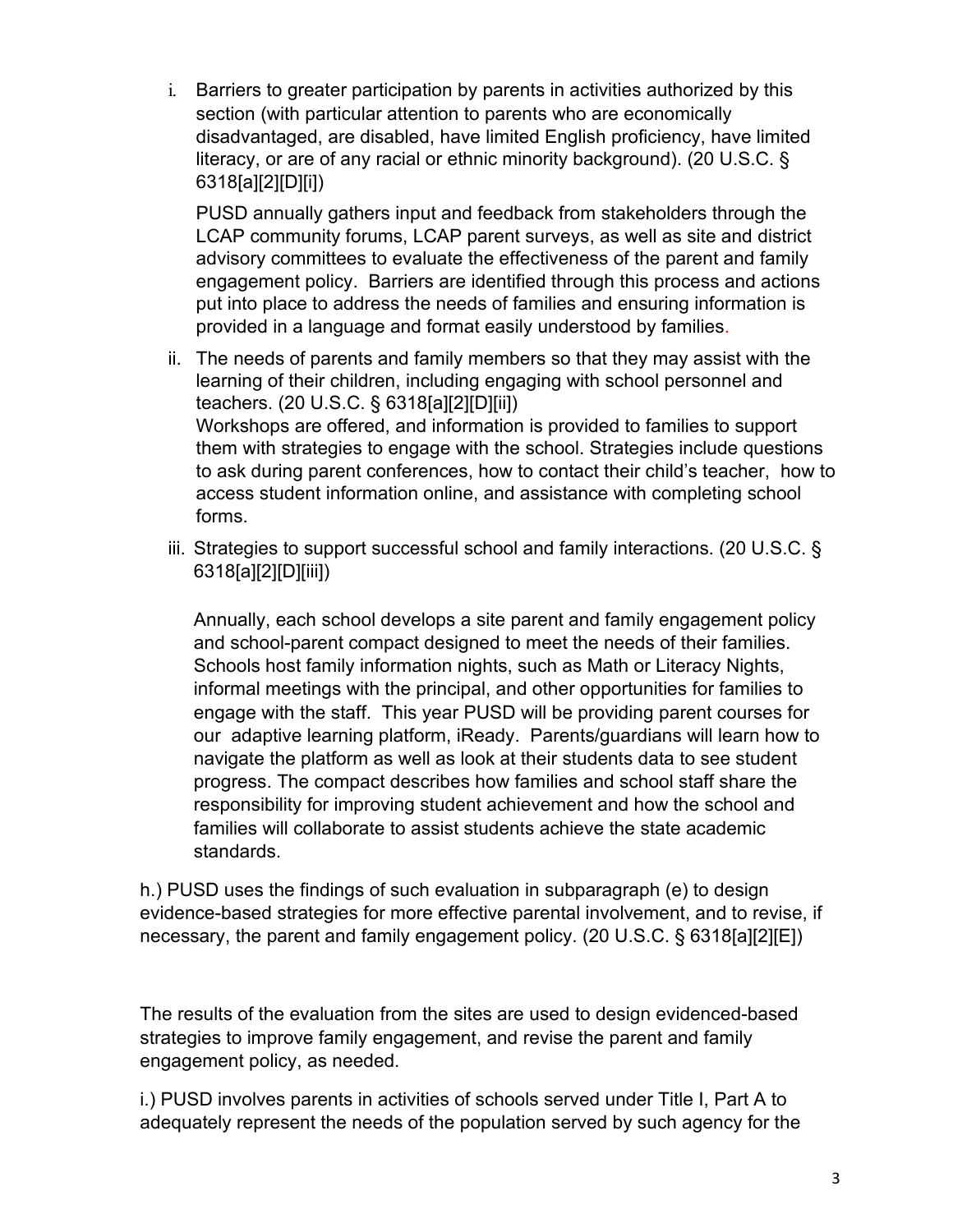purposes of developing, revising, and reviewing the parent and family engagement policy. (20 U.S.C. § 6318[a][2][F])

Each school designates family members to serve on the District Advisory Committee (DAC) and District English Learner Advisory Committee (DELAC). The DAC and DELAC review a variety of data sources and provide input and feedback using this information to develop, revise and review the parent and family engagement policy.

## **Title I and Non-Title I Schools**

- 1.2 The district policy on parent and family engagement for all schools (including Title I and non-Title I) in the district shall be consistent with the goals and purposes listed below. (*EC* §§ 11502, 11504, 11506)
	- a) Engage parents positively in their children's education by helping parents to develop skills to use at home that support their children's academic efforts at school and their children's development as responsible future members of our society. (*EC* § 11502[a])

All schools develop site parent and family engagement plans to address the needs of parents at their school. Each school offers parent and family engagement activities to assist families with supporting learning at home. All parents/guardians access the Parent Academy via the PUSD website. Information and resources are shared with families at parent information nights, Literacy and Math nights, parent-teacher conferences, parent workshops, as well as on the website, social media, and materials sent home.

b) Inform parents and family members that they can directly affect the success of their children's learning, by providing parents with techniques and strategies that they may utilize to improve their children's academic success and to assist their children in learning at home. (*EC* § 11502[b])

Information and resources are provided to parents on strategies to assist their children's learning at home through parent meetings and family nights. Parent and family education are communicated through social media as well as posted on our district website.

c) Build consistent and effective communication between the home and the school so that parents may know when and how to assist their children in support of classroom learning activities. (*EC* § 11502[c])

Each school communicates to families on a regular basis to share information and resources on ways to support their students' education. Information about the effectiveness of communication at each site is contained in the annual LCAP survey and used to improve services annually.

d) Train teachers and administrators to communicate effectively with parents. (*EC* § 11502[d])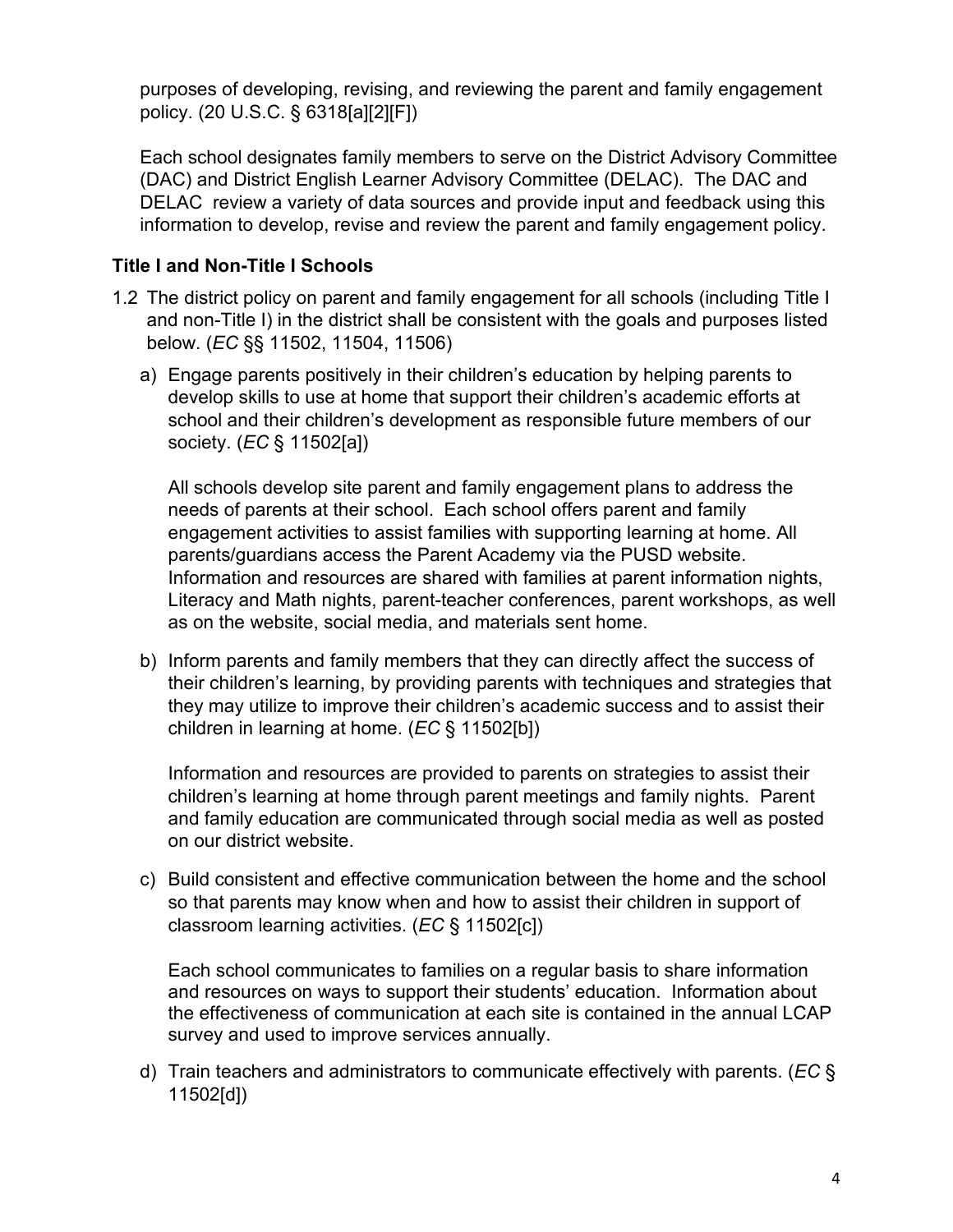District leadership provides resources and information to teachers and administrators for effectively communicating with families.

e) Integrate parent involvement programs into the school's master plan for academic accountability. (*EC* § 11502[e])

Each site annually develops a School Plan for Student Achievement which includes parent engagement activities as well as goals, actions, strategies and expenditures in goal areas to improve academic achievement and the learning environment. In addition, our Title 1 schools and some other schools include actions, strategies and expenditure for family engagement.

Allocation of Title I, Part A Funds

1.3 Districts receiving more than \$500,000 in Title I, Part A funds reserve at least one percent of its allocation to carry out parent and family engagement activities. (20 U.S.C. § 6318[a][3][A])

The district reserves at least one percent of the Title I, Part A allocation to support district-wide family engagement activities. Family engagement activities are included in the district's LCAP and the LCAP Federal Addendum.

1.4 Parents and family members of children receiving Title I, Part A services are involved in the decisions regarding how funds reserved are allotted for parental involvement activities. (20 U.S.C. § 6318[a][3][B])

Each school has a School Site Council and also designates a parent to serve on the District Advisory Committee (DAC) and all sites also select a District English Language Advisory Committee (DELAC) representative from the site English Learner Advisory Committee (ELAC). The committees review input gathered from stakeholders about family engagement activities. This information is used to annually update the LCAP, including actions and services for family engagement.

- 1.5 Not less than 90 percent of the funds reserved are distributed to schools served with priority given to high-need schools. (20 U.S.C. § 6318[a][3][C]) The district distributes 95 percent of the Title I, Part A funds to schools based on a funding formula. Schools are ranked based on poverty level percentage.
- 1.6 Funds reserved by an LEA are used to carry out activities and strategies consistent with the LEA's parent and family engagement policy, including not less than one of the following: (20 U.S.C. § 6318[a][3][D])
	- a) Supporting schools and nonprofit organizations in providing professional development for LEA and school personnel regarding parent and family engagement strategies. (20 U.S.C. § 6318[a][3][D][i])